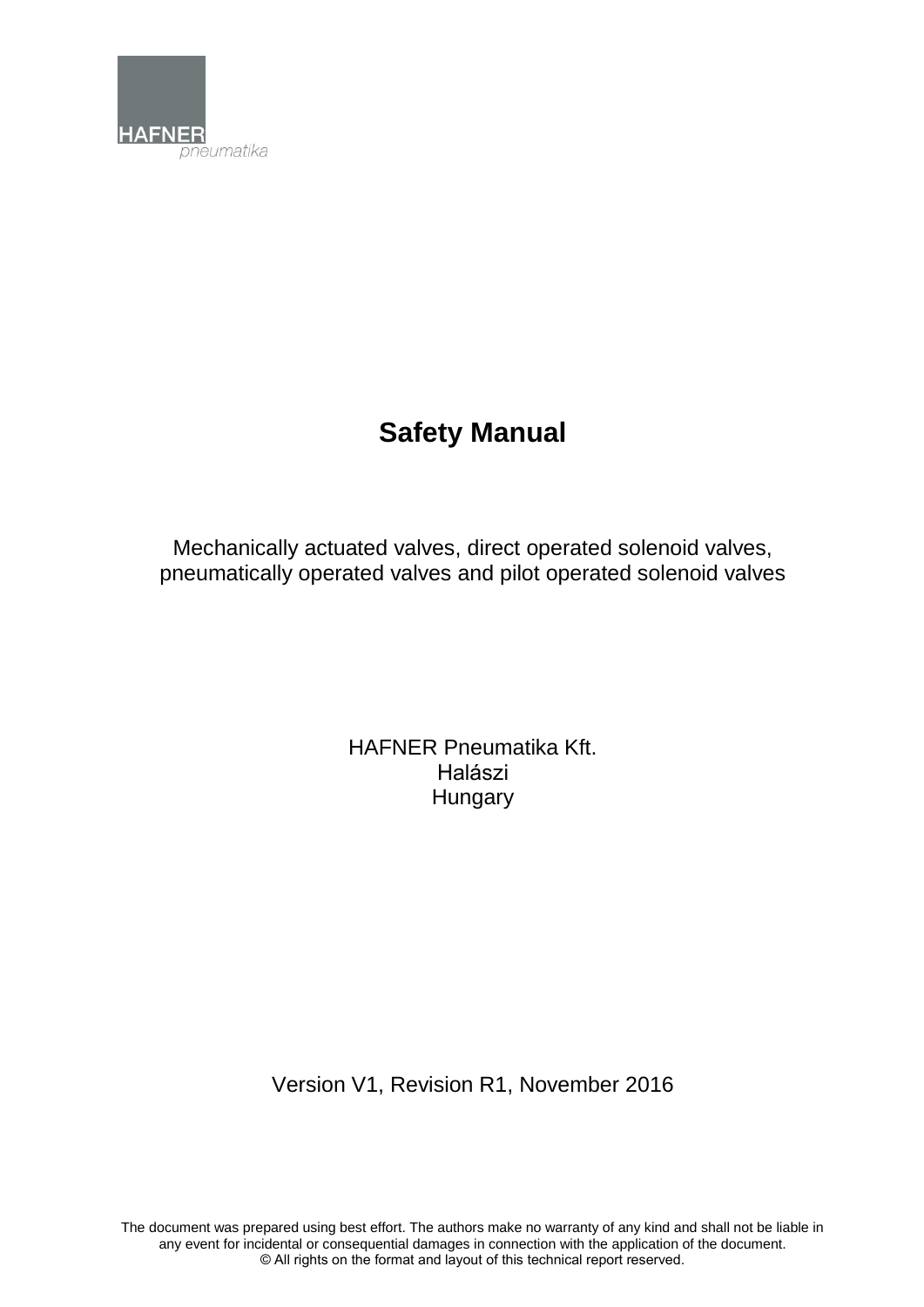

## **Content**

| 1         |       |  |
|-----------|-------|--|
|           | 1.1   |  |
|           | 1.2   |  |
|           | 1.3   |  |
|           | 1.4   |  |
| 2         |       |  |
|           | 2.1   |  |
|           | 2.2   |  |
|           | 2.3   |  |
|           | 2.4   |  |
| 3         |       |  |
|           | 3.1   |  |
|           | 3.2   |  |
|           | 3.3   |  |
|           | 3.4   |  |
|           | 3.5   |  |
|           | 3.5.1 |  |
|           | 3.5.2 |  |
|           | 3.5.3 |  |
|           | 3.6   |  |
|           | 3.7   |  |
| $4 \quad$ |       |  |
|           | 4.1   |  |
|           | 4.2   |  |
|           | 4.3   |  |
| 5         |       |  |
|           | 5.1   |  |
|           | 5.2   |  |
|           | 5.3   |  |
|           | 5.4   |  |
|           | 5.5   |  |
| 6         |       |  |
|           | 6.1   |  |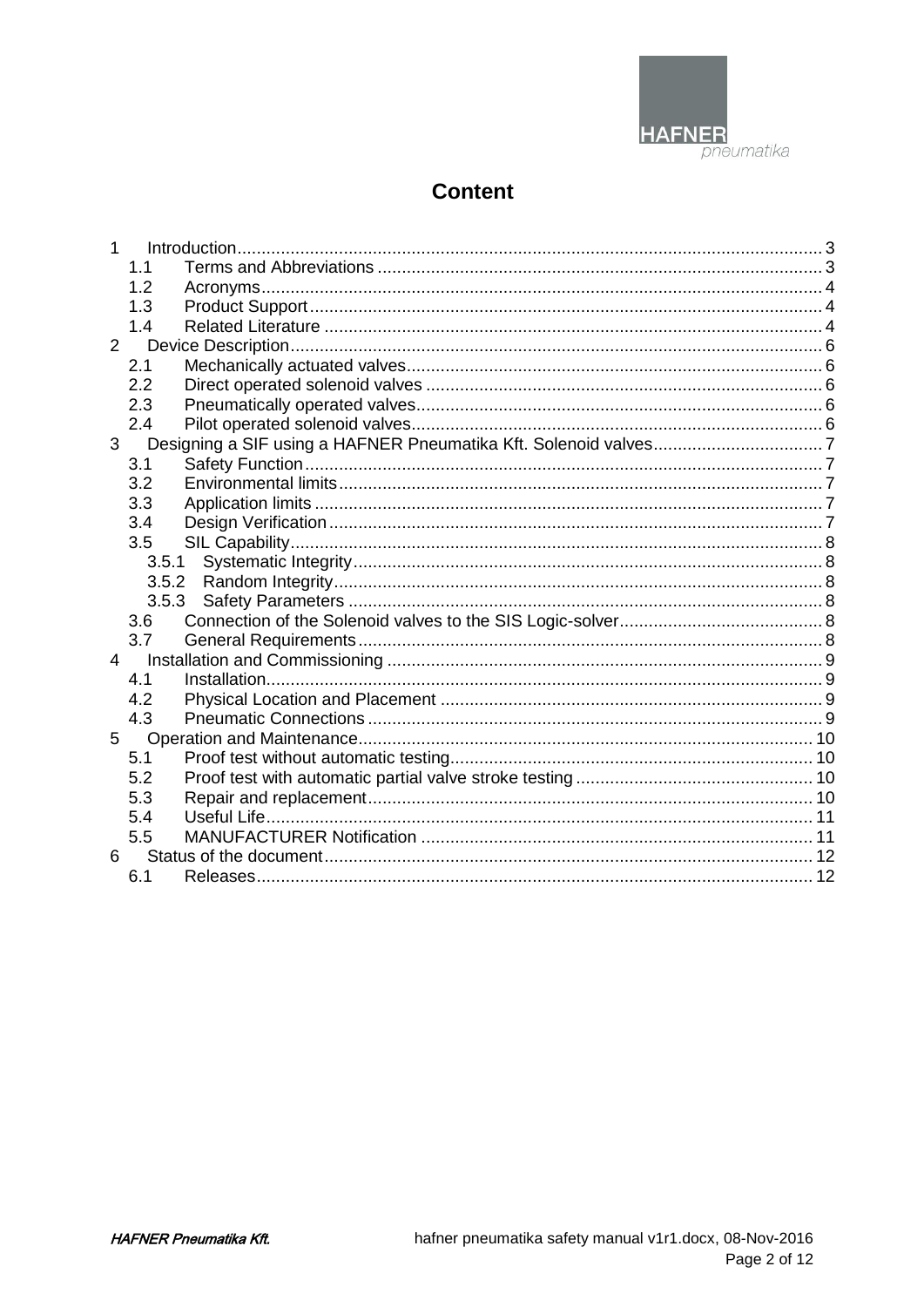

### **1 Introduction**

This Safety Manual provides information necessary to design, install, verify and maintain a Safety Instrumented Function (SIF) utilizing the mechanically actuated valves, direct operated solenoid valves, pneumatically operated valves and pilot operated solenoid valves. This manual provides necessary requirements for meeting the IEC 61508 or IEC 61511 functional safety standards.

#### **1.1 Terms and Abbreviations**

| Safety                              | Freedom from unacceptable risk of harm                                                                                                                                                                                                                                                                                 |  |  |
|-------------------------------------|------------------------------------------------------------------------------------------------------------------------------------------------------------------------------------------------------------------------------------------------------------------------------------------------------------------------|--|--|
| <b>Functional Safety</b>            | The ability of a system to carry out the actions necessary to<br>achieve or to maintain a defined safe state for the equipment<br>/ machinery / plant / apparatus under control of the system                                                                                                                          |  |  |
| <b>Basic Safety</b>                 | The equipment must be designed and manufactured such that<br>it protects against risk of damage to persons by electrical<br>shock and other hazards and against resulting fire and<br>explosion. The protection must be effective under all<br>conditions of the nominal operation and under single fault<br>condition |  |  |
| <b>Safety Assessment</b>            | The investigation to arrive at a judgment - based on evidence<br>- of the safety achieved by safety-related systems                                                                                                                                                                                                    |  |  |
| <b>Fail-Safe State</b>              | State where solenoid valve is de-energized and spring is<br>extended.                                                                                                                                                                                                                                                  |  |  |
| <b>Fail Safe</b>                    | Failure that causes the valve to go to the defined fail-safe state<br>without a demand from the process.                                                                                                                                                                                                               |  |  |
| <b>Fail Dangerous</b>               | Failure that does not respond to a demand from the process<br>(i.e. being unable to go to the defined fail-safe state).                                                                                                                                                                                                |  |  |
| <b>Fail Dangerous Undetected</b>    | Failure that is dangerous and that is not being diagnosed by<br>automatic stroke testing.                                                                                                                                                                                                                              |  |  |
| <b>Fail Dangerous Detected</b>      | Failure that is dangerous but is detected by automatic stroke<br>testing.                                                                                                                                                                                                                                              |  |  |
| <b>Fail Annunciation Undetected</b> | Failure that does not cause a false trip or prevent the safety<br>function but does cause loss of an automatic diagnostic and is<br>not detected by another diagnostic.                                                                                                                                                |  |  |
| <b>Fail Annunciation Detected</b>   | Failure that does not cause a false trip or prevent the safety<br>function but does cause loss of an automatic diagnostic or<br>false diagnostic indication.                                                                                                                                                           |  |  |
| <b>Fail No Effect</b>               | Failure of a component that is part of the safety function but<br>that has no effect on the safety function.                                                                                                                                                                                                           |  |  |
| Low demand mode                     | Mode, where the frequency of demands for operation made<br>on a safety-related system is no greater than twice the proof<br>test frequency.                                                                                                                                                                            |  |  |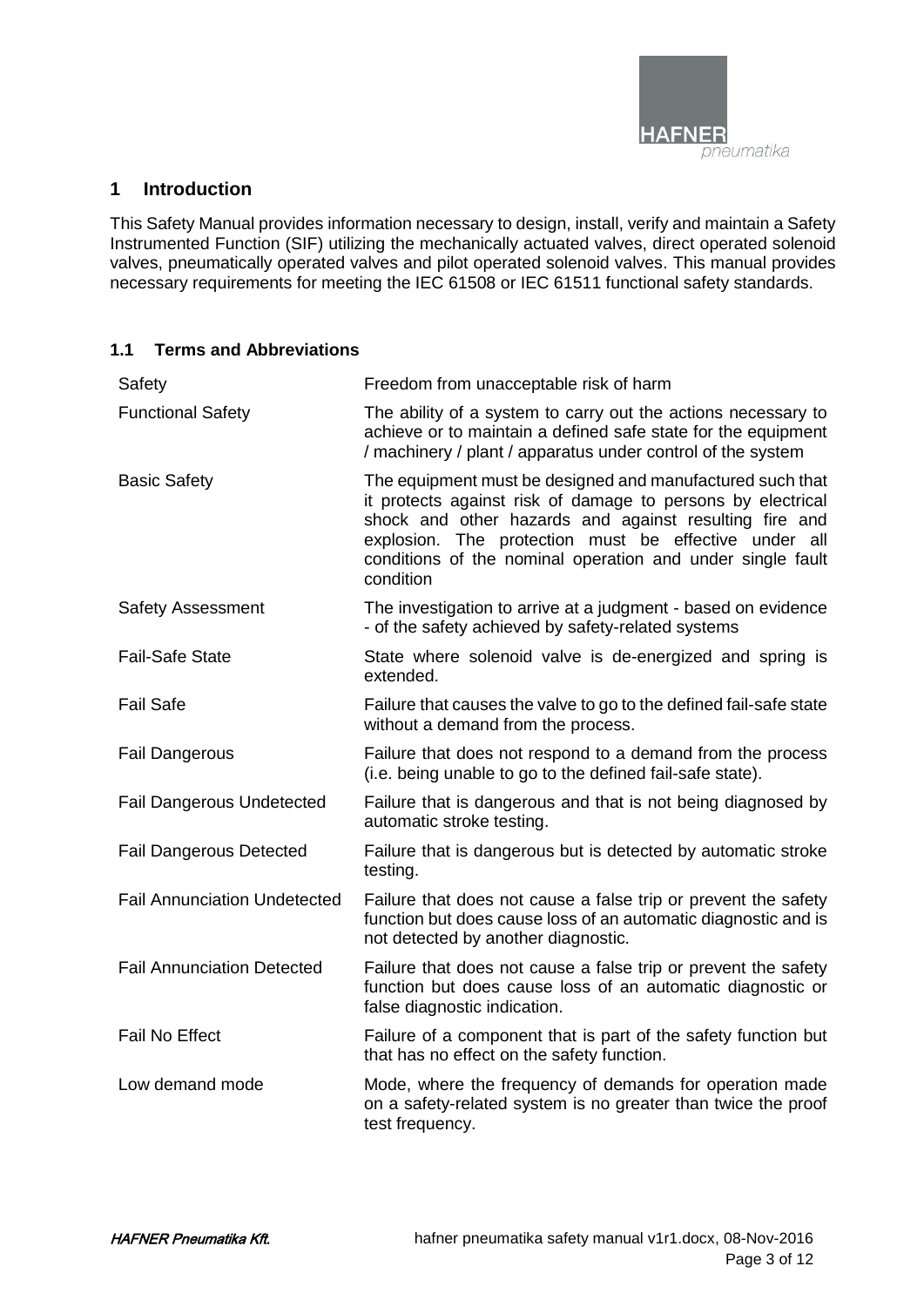

## **1.2 Acronyms**

| <b>FMEDA</b> | Failure Modes, Effects and Diagnostic Analysis                                                                                                                                                                                                                                                                                      |
|--------------|-------------------------------------------------------------------------------------------------------------------------------------------------------------------------------------------------------------------------------------------------------------------------------------------------------------------------------------|
| <b>HFT</b>   | <b>Hardware Fault Tolerance</b>                                                                                                                                                                                                                                                                                                     |
| <b>MOC</b>   | Management of Change. These are specific procedures often<br>done when performing any work activities in compliance with<br>government regulatory authorities.                                                                                                                                                                      |
| PFDavg       | Average Probability of Failure on Demand                                                                                                                                                                                                                                                                                            |
| <b>SFF</b>   | Safe Failure Fraction, the fraction of the overall failure rate of<br>a device that results in either a safe fault or a diagnosed<br>unsafe fault.                                                                                                                                                                                  |
| <b>SIF</b>   | Safety Instrumented Function, a set of equipment intended to<br>reduce the risk due to a specific hazard (a safety loop).                                                                                                                                                                                                           |
| SIL          | Safety Integrity Level, discrete level (one out of a possible<br>four) for specifying the safety integrity requirements of the<br>safety functions to be allocated to the E/E/PE safety-related<br>systems where Safety Integrity Level 4 has the highest level<br>of safety integrity and Safety Integrity Level 1 has the lowest. |
| <b>SIS</b>   | Safety Instrumented System – Implementation of one or more<br>Safety Instrumented Functions. A SIS is composed of any<br>combination of sensor(s), logic solver(s), and final element(s).                                                                                                                                           |

## **1.3 Product Support**

Product support can be obtained from:

HAFNER Pneumatika Kft.

H-9228 Halászi, Püski út 3.

Tel.: +36-96-573-012

E-Mail: [ertekesites@hafner-pneumatika.com](mailto:ertekesites@hafner-pneumatika.com)

## **1.4 Related Literature**

Hardware Documents:

 Solenoid Valves Installation, Operation and Maintenance Instructions for the directional control valves of the HAFNER Pneumatika Kft.

Guidelines/References:

- Safety Integrity Level Selection Systematic Methods Including Layer of Protection Analysis, ISBN 1-55617-777-1, ISA
- Control System Safety Evaluation and Reliability, 2nd Edition, ISBN 1-55617-638-8, ISA
- Safety Instrumented Systems Verification, Practical Probabilistic Calculations, ISBN 1-55617-909-9, ISA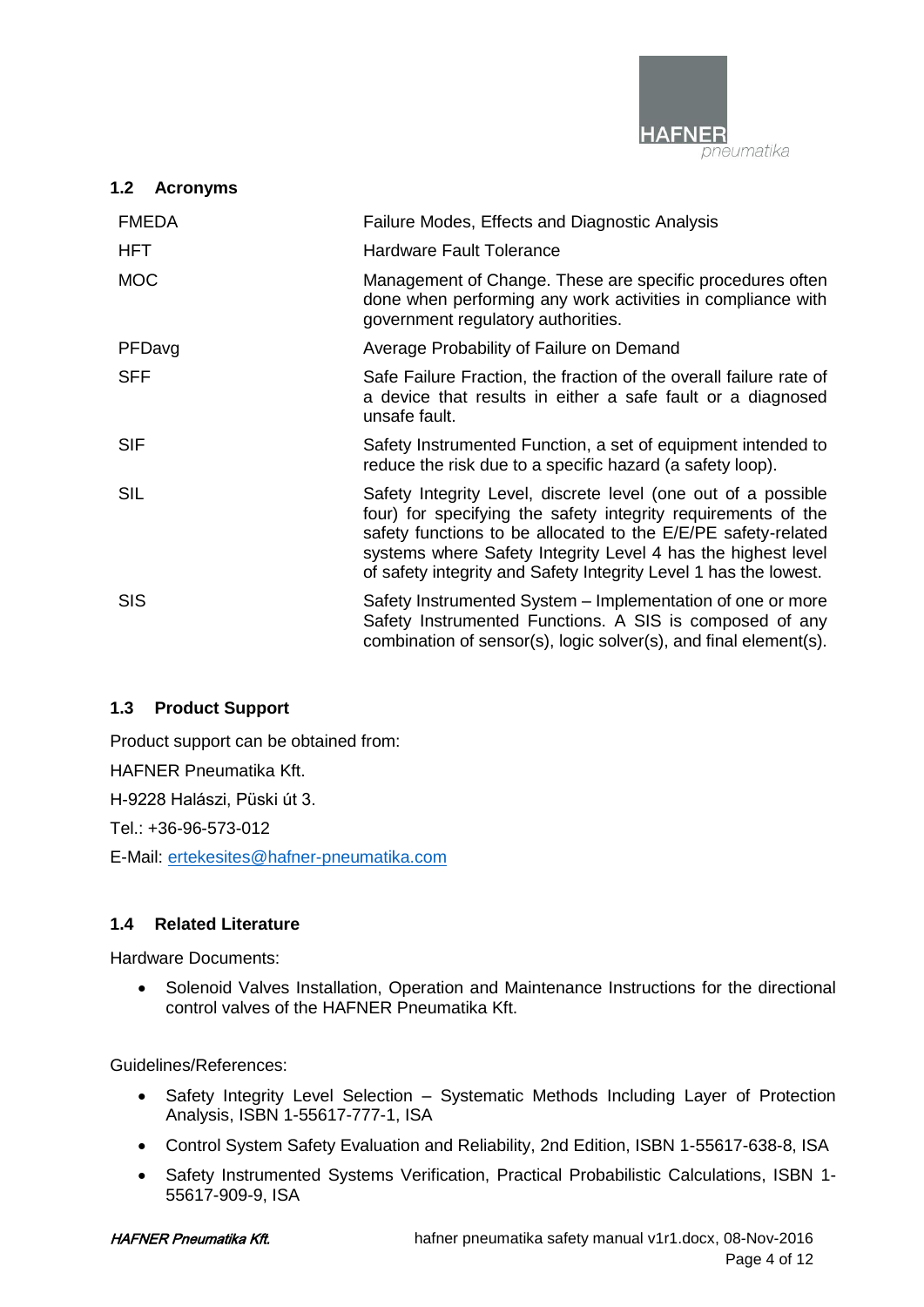

#### Reference Standards

Functional Safety

- IEC 61508: 2000 Functional safety of electrical/electronic/ programmable electronic safety-related systems
- ANSI/ISA 84.00.01-2004 (IEC 61511 Mod.) Functional Safety Safety Instrumented Systems for the Process Industry Sector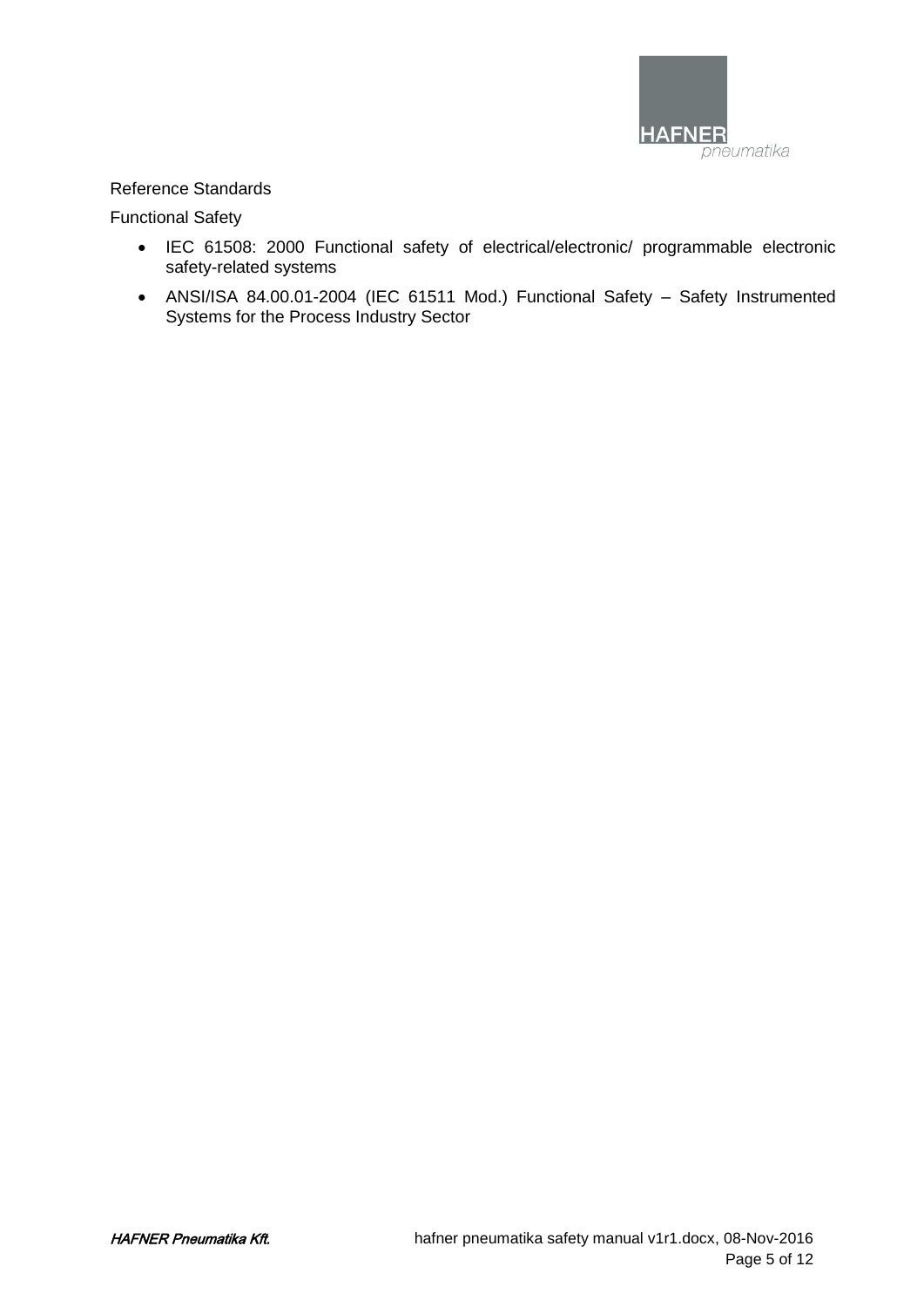

## **2 Device Description**

#### **2.1 Mechanically actuated valves**

Hafner is offering a wide range of mechanically actuated valves. The valves become actuated either by stem, roller lever or roller lever with idle return. 3/2-way and 5/2-way versions with mechanical spring reset to basic position are available. Valves are available with port size M5, pif 4 mm, G 1/8" as well as G ¼" and offer between 115 l/min up to 1.250 l/min air-flow.

#### **2.2 Direct operated solenoid valves**

Hafner is offering a wide range of direct operated solenoid valves. 2-way and 3-way versions with mechanic spring are available. Valves are available with port size M5 up to G 1/4" and offer between 30 l/min up to 200 l/min air-flow. Valves are available with banjo-screw, as in-line version, for manifold assembly and as modular system. Standard solenoid operators are 230V/50Hz, 110V/50Hz, 24V/50Hz, 48V=, 24V=, 12V=.

#### **2.3 Pneumatically operated valves**

Hafner is offering a wide range of pneumatically operated valves. 2-way, 3-way and 5-way versions with pneumatic spring, mechanic spring as well as double pilot versions are available. Valves are available with port size M5 up to G 3/4" and offer between 180l/min up to 6.000 l/min air-flow. Valves are available as in-line version, with NAMUR-interface and for manifold assembly.

#### **2.4 Pilot operated solenoid valves**

Hafner is offering a wide range of pilot operated solenoid valves. 2-way, 3-way and 5-way versions with pneumatic spring, combined spring as well as dual coil versions are available. Valves are available with port size M5 up to G  $\frac{3}{4}$  and offer between 230 l/min up to 6.000 l/min air-flow. Valves are available as in-line version, with NAMUR-interface, for manifold assembly and for valve terminals. Standard solenoid operators are 230V/50Hz, 110V/50Hz, 24V/50Hz, 48V=, 24V=, 12V=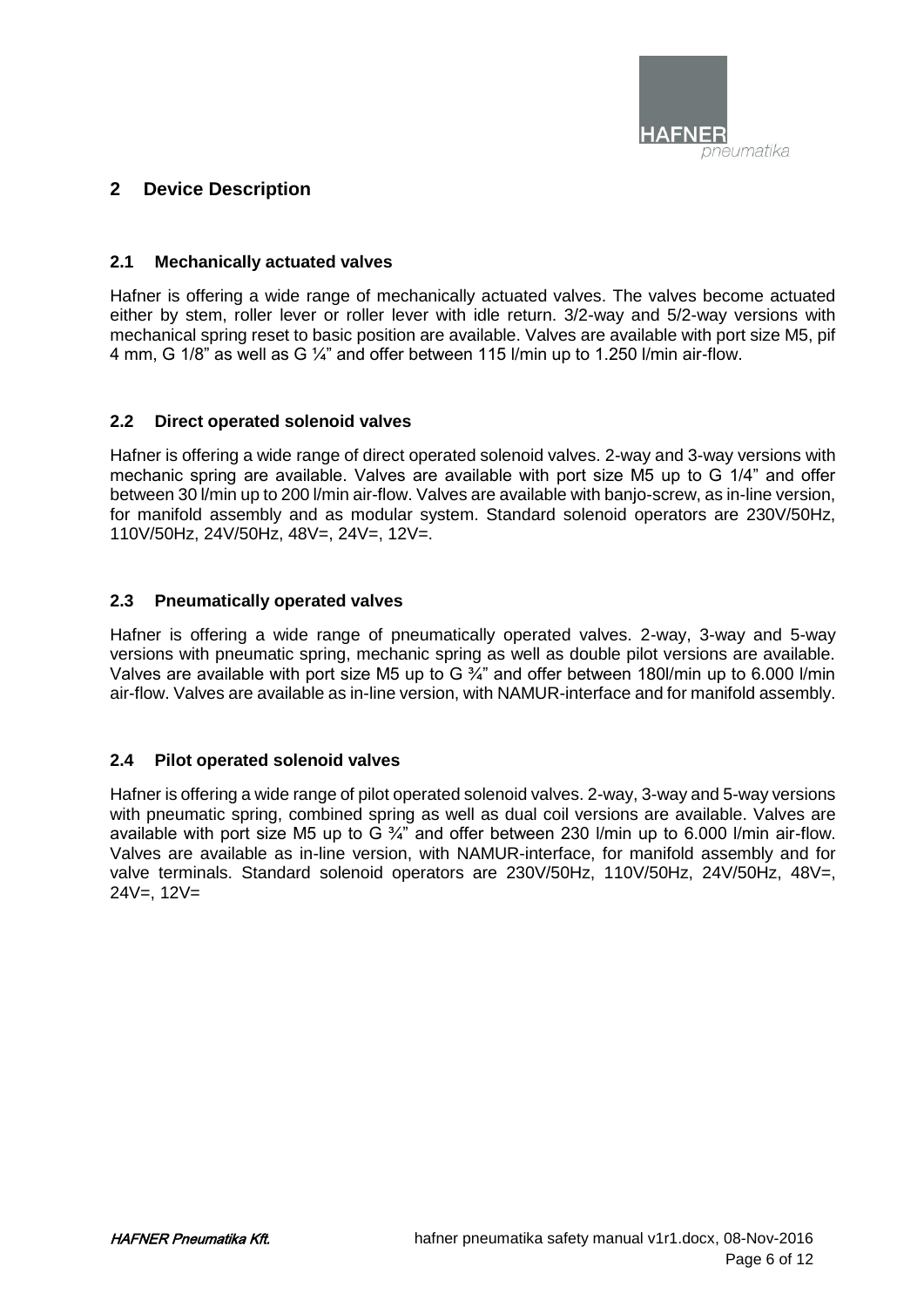

## **3 Designing a SIF using a HAFNER Pneumatika Kft. Solenoid valves**

#### **3.1 Safety Function**

When de-energized, the actuator moves the Solenoid valves to their fail-safe position. Depending on the version specified Fail – Closed or Fail - Open, the Solenoid valves will rotate the valve plug to close off the flow path through the valve body or open the flow path through the valve body.

The Solenoid valves is intended to be part of final element subsystem as defined per IEC 61508 and the achieved SIL level of the designed function must be verified by the designer.

#### **3.2 Environmental limits**

The designer of a SIF must check that the product is rated for use within the expected environmental limits. Refer to the HAFNER Pneumatika Kft. Solenoid Valves Installation, Operation and Maintenance Instructions for environmental limits.

#### **3.3 Application limits**

The materials of construction of a Solenoid valves are specified in the HAFNER Pneumatika Kft. Solenoid Valves Installation, Operation and Maintenance Instructions. It is especially important that the designer check for material compatibility considering on-site chemical contaminants and air supply conditions. If the Solenoid valves are used outside of the application limits or with incompatible materials, the reliability data provided becomes invalid.

#### **3.4 Design Verification**

A detailed Failure Mode, Effects, and Diagnostics Analysis (FMEDA) report is available from HAFNER Pneumatika Kft.. This report details all failure rates and failure modes as well as the expected lifetime.

The achieved Safety Integrity Level (SIL) of an entire Safety Instrumented Function (SIF) design must be verified by the designer via a calculation of  $PFD_{AVG}$  considering architecture, proof test interval, proof test effectiveness, any automatic diagnostics, average repair time and the specific failure rates of all products included in the SIF. Each subsystem must be checked to assure compliance with minimum hardware fault tolerance (HFT) requirements. The exida exSILentia® tool is recommended for this purpose as it contains accurate models for the Solenoid valves and their failure rates.

When using Solenoid valves in a redundant configuration, a common cause factor of at least 5% should be included in safety integrity calculations.

The failure rate data listed the FMEDA report is only valid for the useful life time of a Solenoid valves. The failure rates will increase sometime after this time period. Reliability calculations based on the data listed in the FMEDA report for mission times beyond the lifetime may yield results that are too optimistic, i.e. the calculated Safety Integrity Level will not be achieved.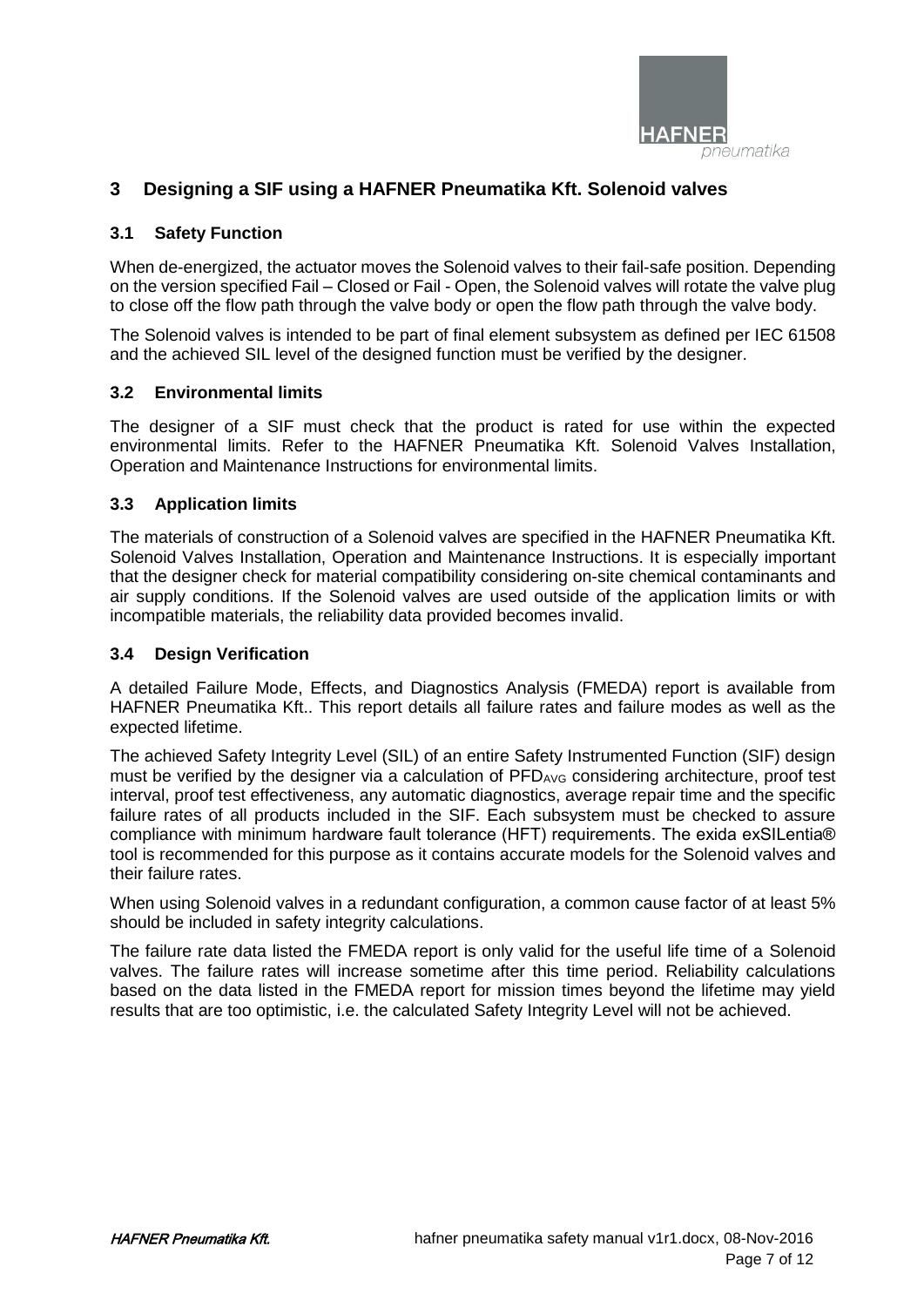

#### **3.5 SIL Capability**

#### **3.5.1 Systematic Integrity**

The product has met manufacturer design process requirements of Safety Integrity Level (SIL) 3. These are intended to achieve sufficient integrity against systematic errors of design by the manufacturer. A Safety Instrumented Function (SIF) designed with this product must not be used at a SIL level higher than the statement without "prior use" justification by end user or diverse technology redundancy in the design.

#### **3.5.2 Random Integrity**

When the final element assembly consists of many components (Solenoid valves, actuator, solenoid, quick exhaust valve, etc.) the SIL must be verified for the entire assembly using failure rates from all components. This analysis must account for any hardware fault tolerance and architecture constraints.

#### **3.5.3 Safety Parameters**

For detailed failure rate information refer to the Failure Modes, Effects and Diagnostic Analysis Report for the Solenoid valves.

#### **3.6 Connection of the Solenoid valves to the SIS Logic-solver**

The Solenoid valves are connected to the safety rated logic solver which is actively performing the safety function as well as automatic diagnostics designed to diagnose potentially dangerous failures within the Solenoid valves and the final element valve, (i.e. partial valve stroke test).

#### **3.7 General Requirements**

The system's response time shall be less than process safety time. The Solenoid valves will move to its safe state in not more than 50 ms under specified conditions.

All SIS components including the Solenoid valves must be operational before process start-up.

User shall verify that the Solenoid valves are suitable for use in safety applications by confirming the Solenoid valves nameplates are properly marked.

Personnel performing maintenance and testing on the Solenoid valves shall be competent to do so.

Results from the proof tests shall be recorded and reviewed periodically.

The useful life of the Solenoid valves is discussed in the Failure Modes, Effects and Diagnostic Analysis Report for the Solenoid valves.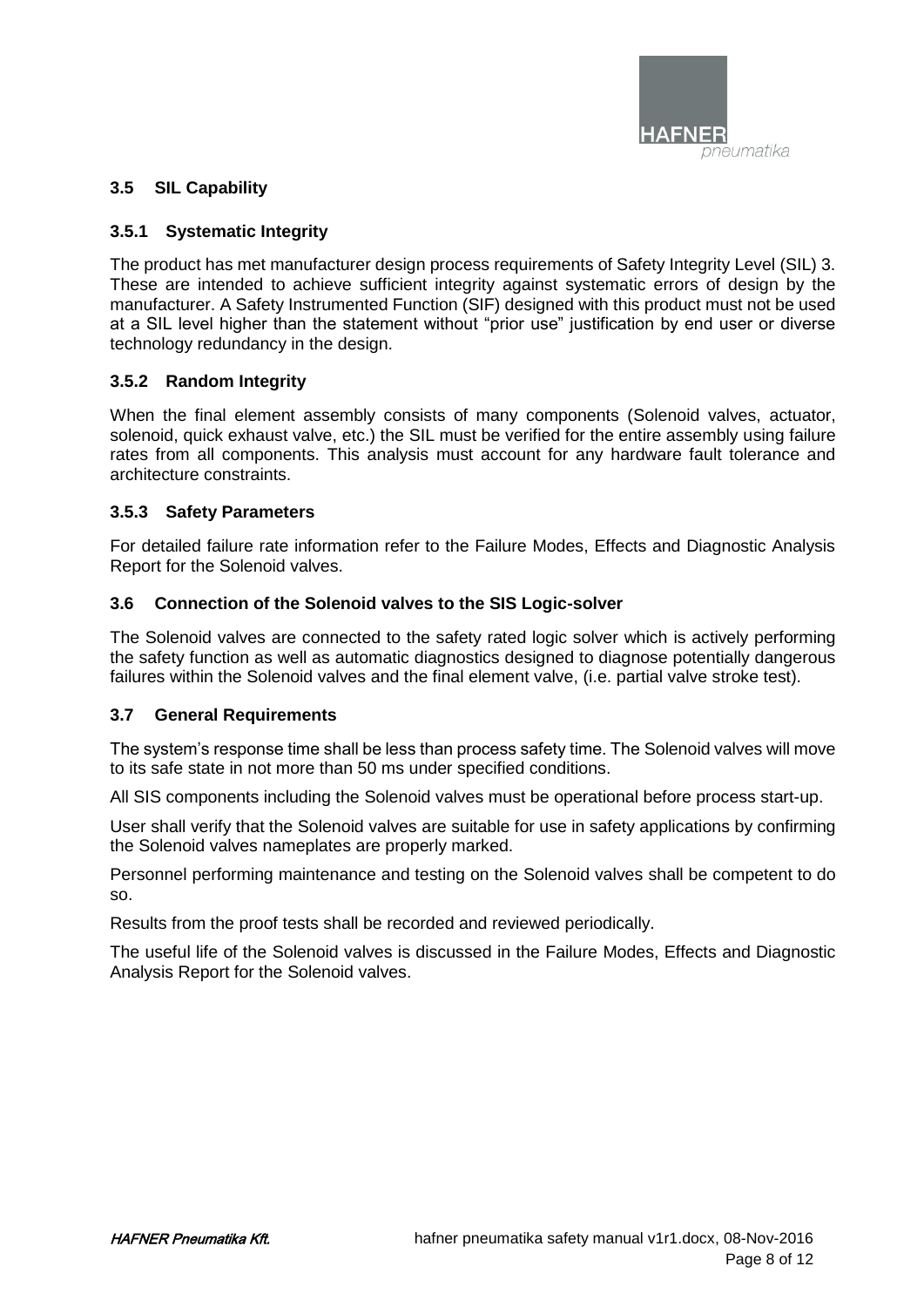

## **4 Installation and Commissioning**

#### **4.1 Installation**

The Solenoid valves valve must be installed per standard practices outlined in the HAFNER Pneumatika Kft. Solenoid Valves Installation, Operation and Maintenance Instructions.

The environment must be checked to verify that environmental conditions do not exceed the ratings.

The Solenoid valves must be accessible for physical inspection.

#### **4.2 Physical Location and Placement**

The Solenoid valves shall be accessible with sufficient room for pneumatic connections and shall allow manual proof testing.

Pneumatic piping to the valve shall be kept as short and straight as possible to minimize the airflow restrictions and potential clogging. Long or kinked pneumatic tubes may also increase the valve closure time.

The Solenoid valves shall be mounted in a low vibration environment. If excessive vibration can be expected special precautions shall be taken to ensure the integrity of pneumatic connectors or the vibration should be reduced using appropriate damping mounts.

#### **4.3 Pneumatic Connections**

Recommended piping for the inlet and outlet pneumatic connections to the Solenoid valves is 1/2" stainless steel or PVC tubing. The length of tubing for the Solenoid valves shall be kept as short as possible and free of kinks.

The pressurized air filtering, pressure, and air quality are specified in the HAFNER Pneumatika Kft. Solenoid Valves Installation, Operation and Maintenance Instructions

The process air capacity shall be sufficient to move the valve within the required time.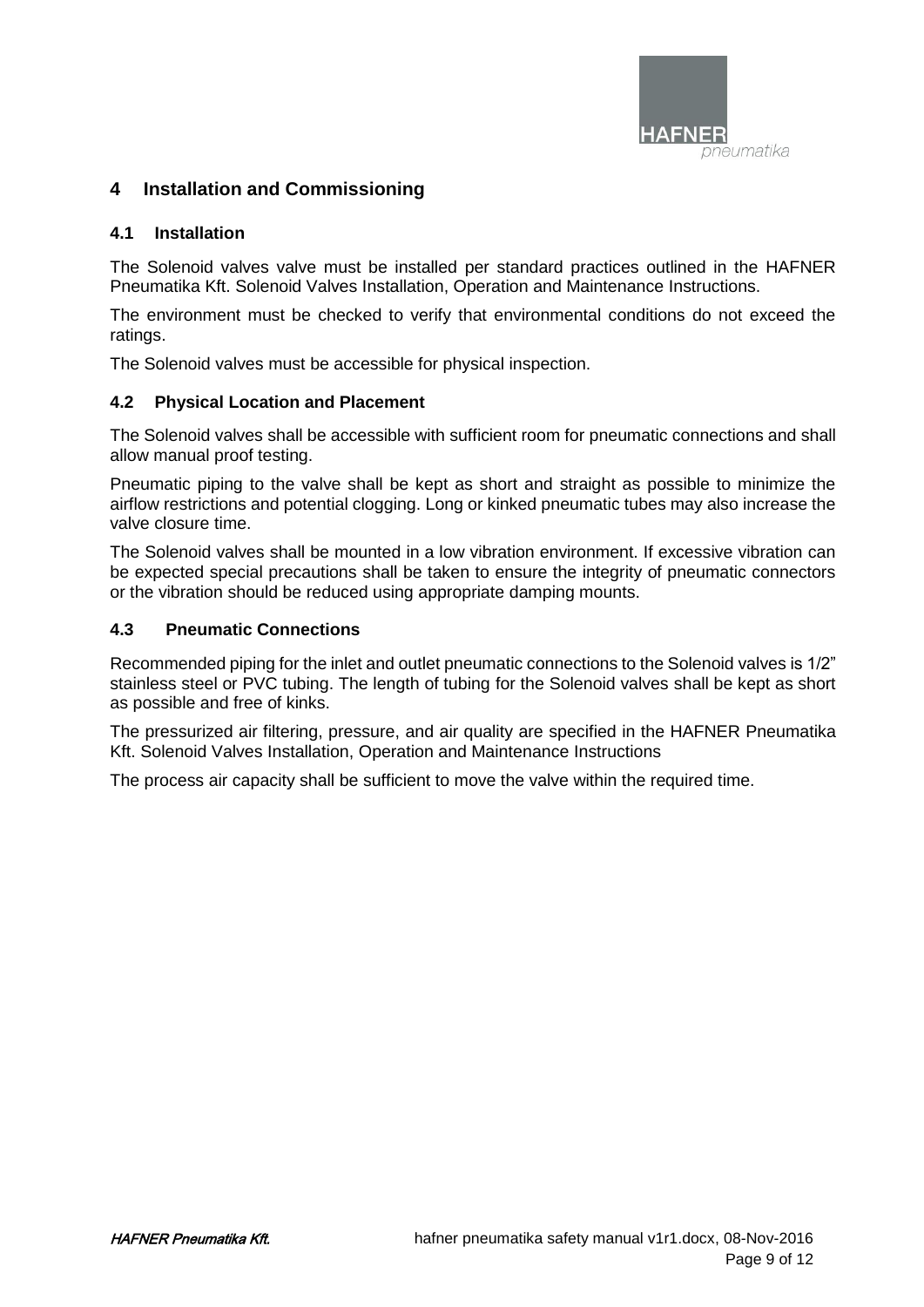

## **5 Operation and Maintenance**

#### **5.1 Proof test without automatic testing**

The objective of proof testing is to detect failures within a HAFNER Pneumatika Kft. valve that are not detected by any automatic diagnostics of the system. Of main concern are undetected failures that prevent the safety instrumented function from performing its intended function.

The frequency of proof testing, or the proof test d, is to be determined in reliability calculations for the safety-instrumented functions for which an HAFNER Pneumatika Kft. valve is applied. The proof tests must be performed more frequently than or as frequently as specified in the calculation in order to maintain the required safety integrity of the safety instrumented function.

The following proof test is recommended. The results of the proof test should be recorded and any failures that are detected and that compromise functional safety should be reported to HAFNER Pneumatika Kft.. The suggested proof test consists of a full stroke of the Solenoid valves.

| <b>Step</b> | <b>Action</b>                                                                                                                                                           |
|-------------|-------------------------------------------------------------------------------------------------------------------------------------------------------------------------|
|             | Bypass the safety function and take appropriate action to avoid a false trip                                                                                            |
| 2           | Inspect the device for any visible damage, corrosion or contamination.                                                                                                  |
| 3           | De-energize / de-activate the valve and verify that the connected actuator is<br>moved into its safe position and that this is achieved within the appropriate<br>time. |
| 4           | Remove the bypass and otherwise restore normal operation                                                                                                                |
| 5           | Record any failures in your company's SIF inspection database                                                                                                           |

#### **Table1: Recommended Proof Test**

For the test to be effective the movement of the valve must be confirmed. To confirm the effectiveness of the test both the travel of the valve and slew rate must be monitored and compared to expected results to validate the testing.

The person(s) performing the proof test of a Solenoid valves should be trained in SIS operations, including bypass procedures, valve maintenance and company Management of Change procedures. No special tools are required.

#### **5.2 Proof test with automatic partial valve stroke testing**

An automatic partial valve stroke testing scheme that performs a full stroke of the isolation valves in the Solenoid valves and measures valve movement timing will detect most potentially dangerous failure modes. It is recommended that a physical inspection (Step 2 from Table 1) be performed on a periodic basis with the time interval determined by plant conditions. A maximum inspection interval of five years is recommended.

#### **5.3 Repair and replacement**

Repair procedures in the Solenoid Valves Installation, Operation and Maintenance Instructions must be followed.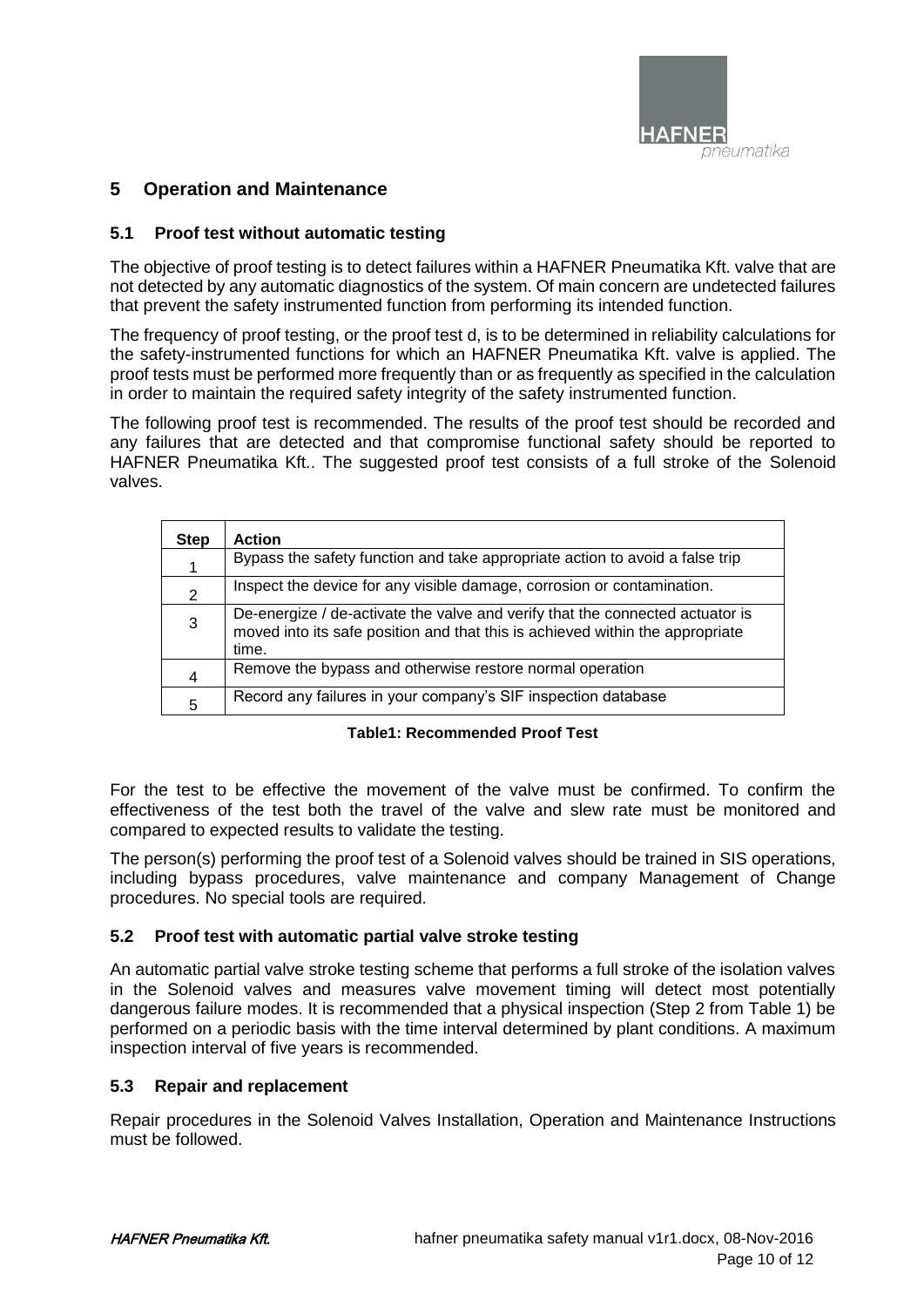

#### **5.4 Useful Life**

The useful life of the Solenoid valves is approximately 10 years for the mechanical parts. For the Solenoid coil this time 10 6 years for power <2W and 3 years for power >2W.

#### **5.5 MANUFACTURER Notification**

Any failures that are detected and that compromise functional safety should be reported to HAFNER Pneumatika Kft. Please contact HAFNER Pneumatika Kft. customer service.